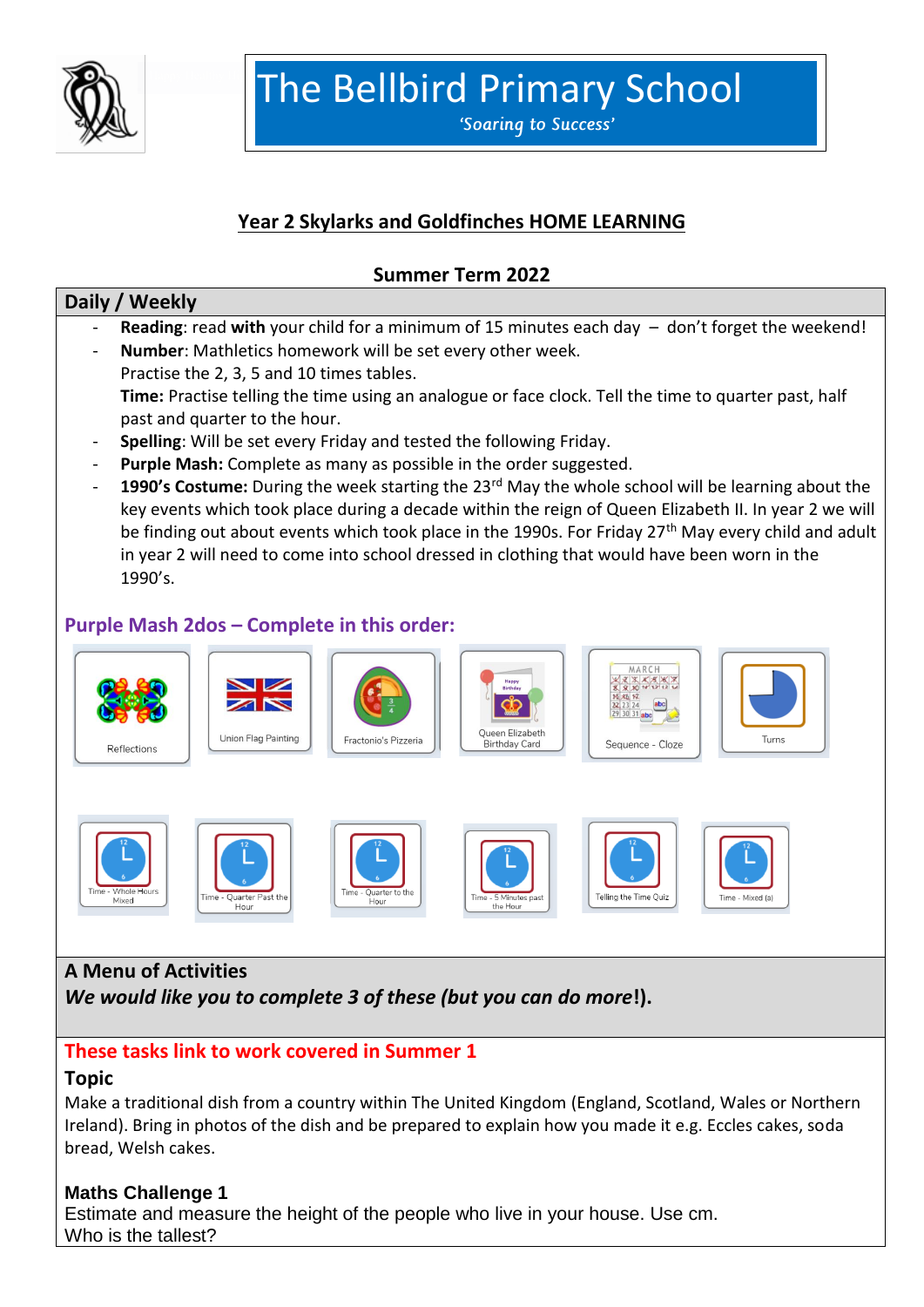

# The Bellbird Primary School

'Soaring to Success'

Who is the shortest? How could you find the length of a curved line?

Remember the signs for less than and greater than: 2<4 and 4>2

## **Maths Challenge 2**

Find a range of fairly small containers in your house which usually contain liquids. You could have a look in your recycling bin.

Estimate how many ml of water the containers could hold.

Use a measuring jug from the kitchen to work out how close your estimates were.

#### **Maths Challenge 3**

Stand on some weighing scales and find out your weight in kg and g. Now estimate and measure the weight of everyone in your house. You might want to include your pets – as long as they don't mind being weighed.

#### **Music**

Listen to some music from the 1990s. Which songs have you enjoyed listening to? Share some of your choices with the class.

#### **RE**

We have been learning about the Sikh idea of 'seva' which means selfless service. It involves helping others without any reward or personal gain. Discuss with your family if there is anything you could do to help your family or your community e.g. donating some of your pocket money to a charity. Helping a member of your family to wash their car.

#### **These tasks link to work covered in Summer 2**

#### **English**

Choose a short poem by a poet who lives or lived in the UK. Learn the poem off by heart and be prepared to recite it to a small group or the rest of the class. You could add appropriate sound effects, using the voice or body percussion (e.g. Robert Louis Stevenson- 'From A Railway Carriage').

# **Science**

Choose an animal that is **not** native to the UK and create a mini fact-file or a piece of artwork linked to the selected creature.

# **Snails & Slugs**

#### **Watch Snails Adventure**

<https://www.bbc.co.uk/cbeebies/watch/mini-beast-adventure-with-jess-snail-adventure>